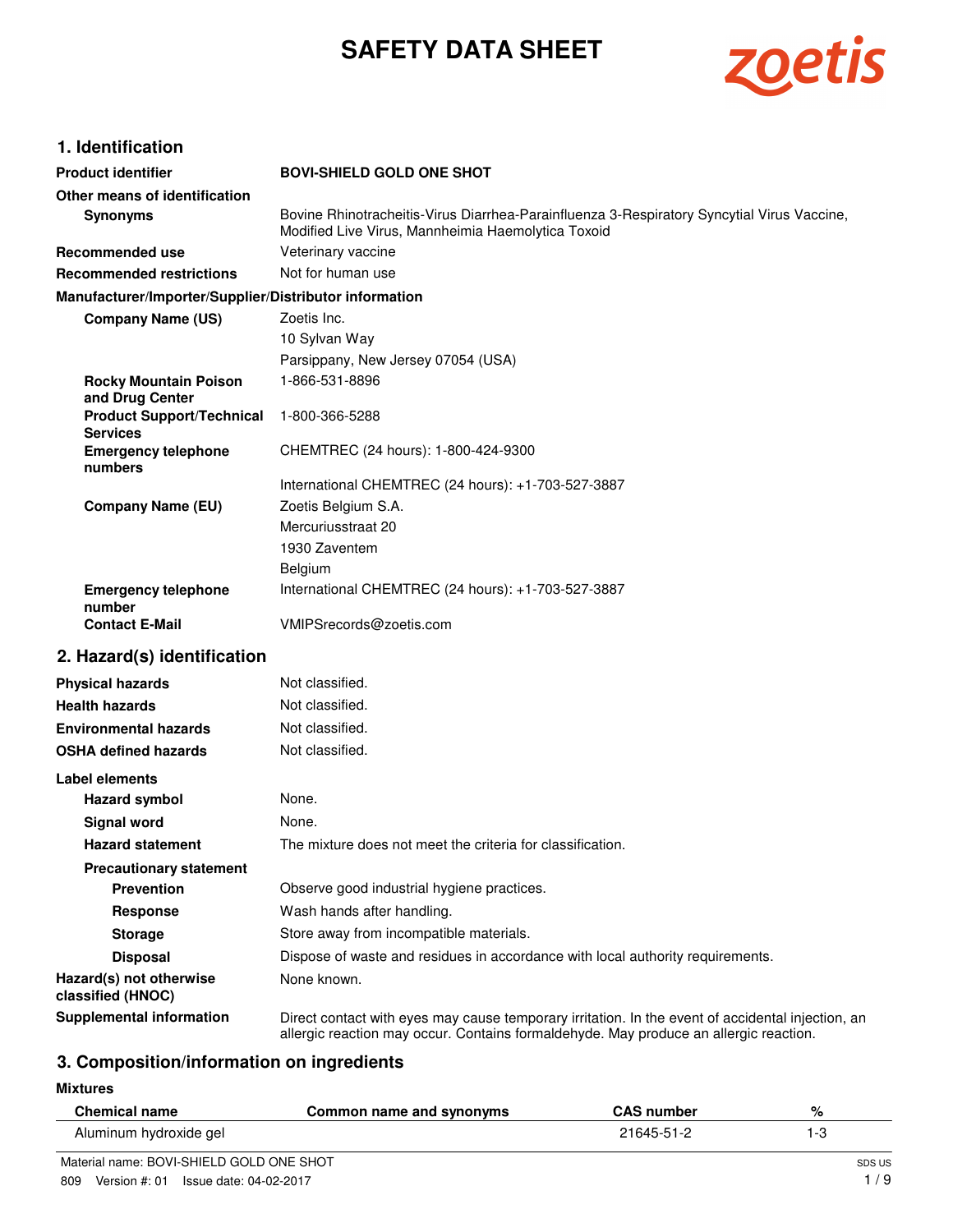| <b>Chemical name</b>                                                         | Common name and synonyms                                                                                                                                                                                                                                                                                                                                                                                                                                                                                                                                   | <b>CAS number</b>   | $\%$    |
|------------------------------------------------------------------------------|------------------------------------------------------------------------------------------------------------------------------------------------------------------------------------------------------------------------------------------------------------------------------------------------------------------------------------------------------------------------------------------------------------------------------------------------------------------------------------------------------------------------------------------------------------|---------------------|---------|
| Formaldehyde                                                                 |                                                                                                                                                                                                                                                                                                                                                                                                                                                                                                                                                            | $50-00-0$           | < 0.1   |
| Adjuvanted sterile diluent                                                   |                                                                                                                                                                                                                                                                                                                                                                                                                                                                                                                                                            | Not assigned        | $\star$ |
| Bovine Parainfluenza3                                                        |                                                                                                                                                                                                                                                                                                                                                                                                                                                                                                                                                            | <b>NOT ASSIGNED</b> | $\star$ |
| <b>Bovine Respiratory Syncytial Virus</b>                                    |                                                                                                                                                                                                                                                                                                                                                                                                                                                                                                                                                            | <b>NOT ASSIGNED</b> | $\star$ |
| <b>Bovine Rhinotrachetitis</b>                                               |                                                                                                                                                                                                                                                                                                                                                                                                                                                                                                                                                            | <b>NOT ASSIGNED</b> | $\star$ |
| Bovine Virus Diarrhea                                                        |                                                                                                                                                                                                                                                                                                                                                                                                                                                                                                                                                            | <b>NOT ASSIGNED</b> | $\star$ |
| Gentamicin                                                                   |                                                                                                                                                                                                                                                                                                                                                                                                                                                                                                                                                            | 1403-66-3           | ##      |
| Mannheimia haemolytica                                                       |                                                                                                                                                                                                                                                                                                                                                                                                                                                                                                                                                            | Not Assigned        | $\star$ |
| <b>Composition comments</b>                                                  | * Non-hazardous Ingredients<br>## Trace<br>In accordance with 29 CFR 1910.1200, the exact percentage composition of this mixture has been<br>withheld as a trade secret.                                                                                                                                                                                                                                                                                                                                                                                   |                     |         |
| 4. First-aid measures                                                        |                                                                                                                                                                                                                                                                                                                                                                                                                                                                                                                                                            |                     |         |
| <b>Inhalation</b>                                                            | Move to fresh air. Call a physician if symptoms develop or persist.                                                                                                                                                                                                                                                                                                                                                                                                                                                                                        |                     |         |
| <b>Skin contact</b>                                                          | Wash off with soap and water. Get medical attention if irritation develops and persists.                                                                                                                                                                                                                                                                                                                                                                                                                                                                   |                     |         |
| Eye contact                                                                  | Rinse thoroughly with plenty of water for at least 15 minutes and consult a physician. Remove                                                                                                                                                                                                                                                                                                                                                                                                                                                              |                     |         |
|                                                                              | contact lenses, if present and easy to do.                                                                                                                                                                                                                                                                                                                                                                                                                                                                                                                 |                     |         |
| Ingestion                                                                    | Rinse mouth. Call a physician or poison control center immediately. Only induce vomiting at the<br>instruction of medical personnel. Never give anything by mouth to an unconscious person.                                                                                                                                                                                                                                                                                                                                                                |                     |         |
| <b>Most important</b><br>symptoms/effects, acute and<br>delayed              | Direct contact with eyes may cause temporary irritation. Exposure may cause temporary irritation,<br>redness, or discomfort. In the event of accidental injection, an allergic reaction may occur. Signs<br>and symptoms might include skin rash, itching, redness or swelling. Respiratory reactions may be<br>characterized by rhinitis, sneezing, scratchy throat, oral mucosal edema, laryngeal mucosal<br>edema, coughing, shortness of breath, wheezing, and chest pain. Asthma like reactions occur<br>with acute exposures in sensitized patients. |                     |         |
| Indication of immediate<br>medical attention and special<br>treatment needed | Treat symptomatically.                                                                                                                                                                                                                                                                                                                                                                                                                                                                                                                                     |                     |         |
| <b>General information</b>                                                   | For personal protection, see section 8 of the SDS. Ensure that medical personnel are aware of the<br>material(s) involved, and take precautions to protect themselves.                                                                                                                                                                                                                                                                                                                                                                                     |                     |         |
| 5. Fire-fighting measures                                                    |                                                                                                                                                                                                                                                                                                                                                                                                                                                                                                                                                            |                     |         |
| Suitable extinguishing media                                                 | Water fog. Foam. Dry chemical powder. Carbon dioxide (CO2).                                                                                                                                                                                                                                                                                                                                                                                                                                                                                                |                     |         |
| Unsuitable extinguishing<br>media                                            | Do not use water jet as an extinguisher, as this will spread the fire.                                                                                                                                                                                                                                                                                                                                                                                                                                                                                     |                     |         |
| Specific hazards arising from<br>the chemical                                | During fire, gases hazardous to health may be formed.                                                                                                                                                                                                                                                                                                                                                                                                                                                                                                      |                     |         |
| Special protective equipment<br>and precautions for firefighters             | Self-contained breathing apparatus and full protective clothing must be worn in case of fire.                                                                                                                                                                                                                                                                                                                                                                                                                                                              |                     |         |
| <b>Fire fighting</b><br>equipment/instructions                               | Use water spray to cool unopened containers.                                                                                                                                                                                                                                                                                                                                                                                                                                                                                                               |                     |         |
| <b>Specific methods</b>                                                      | Use standard firefighting procedures and consider the hazards of other involved materials.                                                                                                                                                                                                                                                                                                                                                                                                                                                                 |                     |         |
| <b>General fire hazards</b>                                                  | No unusual fire or explosion hazards noted.                                                                                                                                                                                                                                                                                                                                                                                                                                                                                                                |                     |         |
| 6. Accidental release measures                                               |                                                                                                                                                                                                                                                                                                                                                                                                                                                                                                                                                            |                     |         |
| Personal precautions,<br>protective equipment and<br>emergency procedures    | Keep unnecessary personnel away. For personal protection, see section 8 of the SDS.                                                                                                                                                                                                                                                                                                                                                                                                                                                                        |                     |         |
| <b>Methods and materials for</b><br>containment and cleaning up              | Large Spills: Stop the flow of material, if this is without risk. Cover with plastic sheet to prevent<br>spreading. Absorb in vermiculite, dry sand or earth and place into containers. Following product<br>recovery, flush area with water.                                                                                                                                                                                                                                                                                                              |                     |         |
|                                                                              | Small Spills: Wipe up with absorbent material (e.g. cloth, fleece). Clean surface thoroughly to<br>remove residual contamination.                                                                                                                                                                                                                                                                                                                                                                                                                          |                     |         |
| <b>Environmental precautions</b>                                             | Never return spills to original containers for re-use. For waste disposal, see section 13 of the SDS.<br>Avoid discharge into drains, water courses or onto the ground.                                                                                                                                                                                                                                                                                                                                                                                    |                     |         |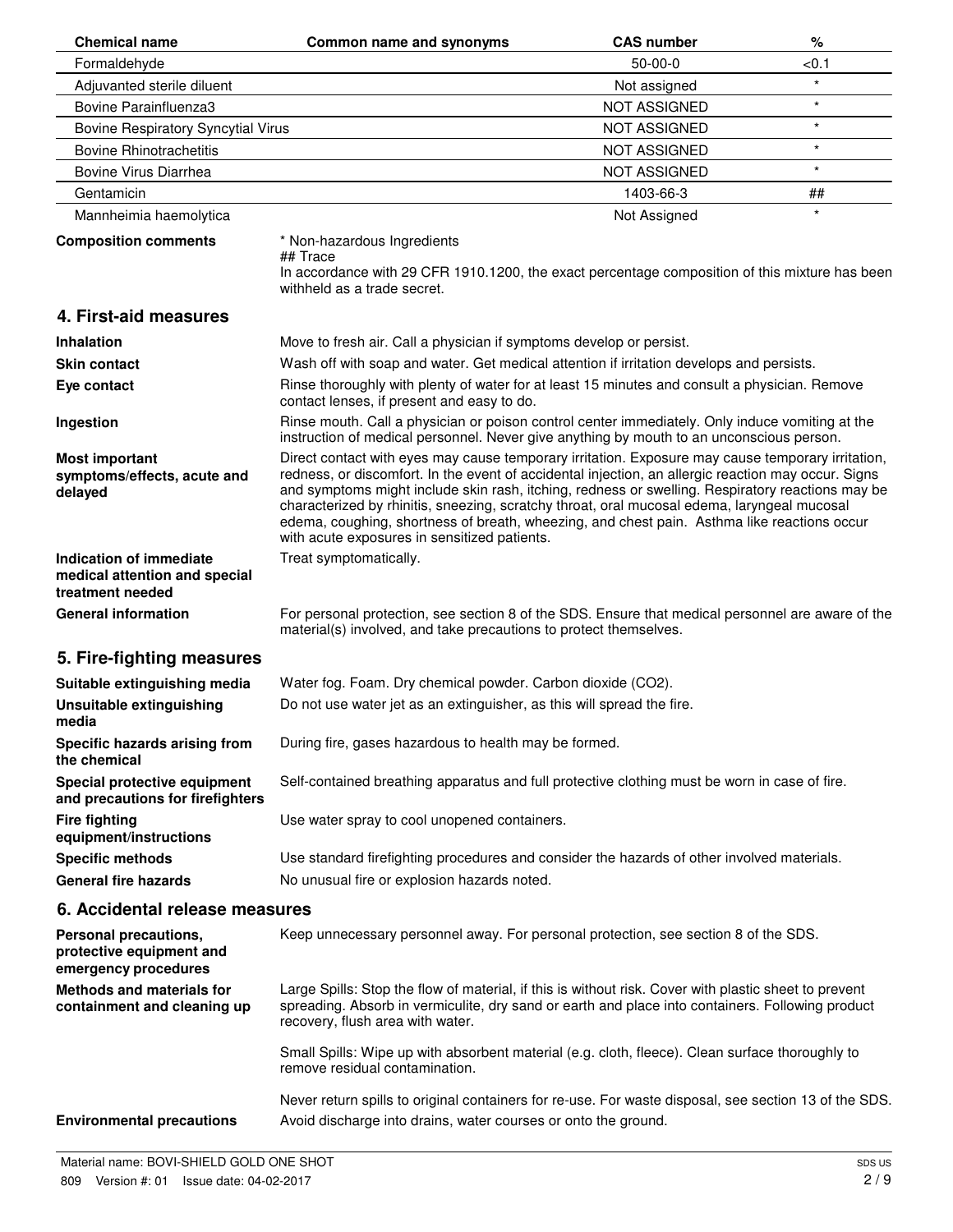# **7. Handling and storage Precautions for safe handling**

Avoid contact with eyes, skin, and clothing. Avoid breathing mist or vapor. Avoid accidental injection. Wash thoroughly after handling. When using, do not eat, drink or smoke. Wear personal protective equipment. Avoid release to the environment. Observe good industrial hygiene practices.

**Conditions for safe storage, including any incompatibilities**

Store away from direct sunlight. @ 2 - 7˚C (36 - 45˚F). Do not freeze. Store in original tightly closed container. Keep away from heat, sparks and open flame. Store away from incompatible materials (see Section 10 of the SDS).

## **8. Exposure controls/personal protection**

#### **Occupational exposure limits**

**controls**

**US. OSHA Specifically Regulated Substances (29 CFR 1910.1001-1050)**

| <b>Components</b>                                          | <b>Type</b>                                                                                                                                                                                                                                                                                                                                                                                                                                                                                                                                                                                                                    | Value              |                      |
|------------------------------------------------------------|--------------------------------------------------------------------------------------------------------------------------------------------------------------------------------------------------------------------------------------------------------------------------------------------------------------------------------------------------------------------------------------------------------------------------------------------------------------------------------------------------------------------------------------------------------------------------------------------------------------------------------|--------------------|----------------------|
| Formaldehyde (CAS<br>$50-00-0$                             | <b>STEL</b>                                                                                                                                                                                                                                                                                                                                                                                                                                                                                                                                                                                                                    | 2 ppm              |                      |
|                                                            | <b>TWA</b>                                                                                                                                                                                                                                                                                                                                                                                                                                                                                                                                                                                                                     | $0.75$ ppm         |                      |
| US. OSHA Table Z-3 (29 CFR 1910.1000)<br><b>Components</b> | <b>Type</b>                                                                                                                                                                                                                                                                                                                                                                                                                                                                                                                                                                                                                    | Value              | Form                 |
| Aluminum hydroxide gel<br>(CAS 21645-51-2)                 | <b>TWA</b>                                                                                                                                                                                                                                                                                                                                                                                                                                                                                                                                                                                                                     | $5 \text{ mg/m}$ 3 | Respirable fraction. |
|                                                            |                                                                                                                                                                                                                                                                                                                                                                                                                                                                                                                                                                                                                                | $15 \text{ mg/m}$  | Total dust.          |
|                                                            |                                                                                                                                                                                                                                                                                                                                                                                                                                                                                                                                                                                                                                | 50 mppcf           | Total dust.          |
|                                                            |                                                                                                                                                                                                                                                                                                                                                                                                                                                                                                                                                                                                                                | 15 mppcf           | Respirable fraction. |
| <b>US. ACGIH Threshold Limit Values</b>                    |                                                                                                                                                                                                                                                                                                                                                                                                                                                                                                                                                                                                                                |                    |                      |
| <b>Components</b>                                          | <b>Type</b>                                                                                                                                                                                                                                                                                                                                                                                                                                                                                                                                                                                                                    | Value              | Form                 |
| Aluminum hydroxide gel<br>(CAS 21645-51-2)                 | <b>TWA</b>                                                                                                                                                                                                                                                                                                                                                                                                                                                                                                                                                                                                                     | 1 $mg/m3$          | Respirable fraction. |
| Formaldehyde (CAS<br>$50-00-0$                             | Ceiling                                                                                                                                                                                                                                                                                                                                                                                                                                                                                                                                                                                                                        | $0.3$ ppm          |                      |
| US. NIOSH: Pocket Guide to Chemical Hazards                |                                                                                                                                                                                                                                                                                                                                                                                                                                                                                                                                                                                                                                |                    |                      |
| <b>Components</b>                                          | <b>Type</b>                                                                                                                                                                                                                                                                                                                                                                                                                                                                                                                                                                                                                    | Value              |                      |
| Formaldehyde (CAS<br>$50-00-0$                             | Ceiling                                                                                                                                                                                                                                                                                                                                                                                                                                                                                                                                                                                                                        | $0.1$ ppm          |                      |
|                                                            | <b>TWA</b>                                                                                                                                                                                                                                                                                                                                                                                                                                                                                                                                                                                                                     | 0.016 ppm          |                      |
| <b>Biological limit values</b>                             | No biological exposure limits noted for the ingredient(s).                                                                                                                                                                                                                                                                                                                                                                                                                                                                                                                                                                     |                    |                      |
| Control banding approach                                   | Gentamicin: Zoetis OEB 2 (control exposure to the range of 100ug/m3 to < 1000ug/m3)                                                                                                                                                                                                                                                                                                                                                                                                                                                                                                                                            |                    |                      |
| Appropriate engineering<br>controls                        | Good general ventilation (typically 10 air changes per hour) should be used. Ventilation rates<br>should be matched to conditions. If applicable, use process enclosures, local exhaust ventilation,<br>or other engineering controls to maintain airborne levels below recommended exposure limits. If<br>exposure limits have not been established, maintain airborne levels to an acceptable level. Keep<br>air contamination levels below the exposure limits or within the OEB range listed above in this<br>section. General ventilation normally adequate.                                                              |                    |                      |
|                                                            | Individual protection measures, such as personal protective equipment                                                                                                                                                                                                                                                                                                                                                                                                                                                                                                                                                          |                    |                      |
| Eye/face protection                                        | If contact is likely, safety glasses with side shields are recommended.                                                                                                                                                                                                                                                                                                                                                                                                                                                                                                                                                        |                    |                      |
| <b>Skin protection</b>                                     |                                                                                                                                                                                                                                                                                                                                                                                                                                                                                                                                                                                                                                |                    |                      |
| <b>Hand protection</b>                                     | Wear impervious gloves if skin contact is possible.                                                                                                                                                                                                                                                                                                                                                                                                                                                                                                                                                                            |                    |                      |
| <b>Other</b>                                               | Wear suitable protective clothing. Use protective clothing (uniforms, lab coats, disposable<br>coveralls, etc.) in both production and laboratory areas.                                                                                                                                                                                                                                                                                                                                                                                                                                                                       |                    |                      |
| <b>Respiratory protection</b>                              | No personal respiratory protective equipment normally required. In case of insufficient ventilation,<br>wear suitable respiratory equipment. If airborne exposures are within or exceed the Occupational<br>Exposure Band (OEB) range, wear an appropriate respirator with a protection factor sufficient to<br>control exposures to the bottom of the OEB range. If engineering controls do not maintain<br>airborne concentrations below recommended exposure limits (where applicable) or to an<br>acceptable level (in countries where exposure limits have not been established), an approved<br>respirator must be worn. |                    |                      |
| <b>Thermal hazards</b>                                     | Not applicable.                                                                                                                                                                                                                                                                                                                                                                                                                                                                                                                                                                                                                |                    |                      |
|                                                            |                                                                                                                                                                                                                                                                                                                                                                                                                                                                                                                                                                                                                                |                    |                      |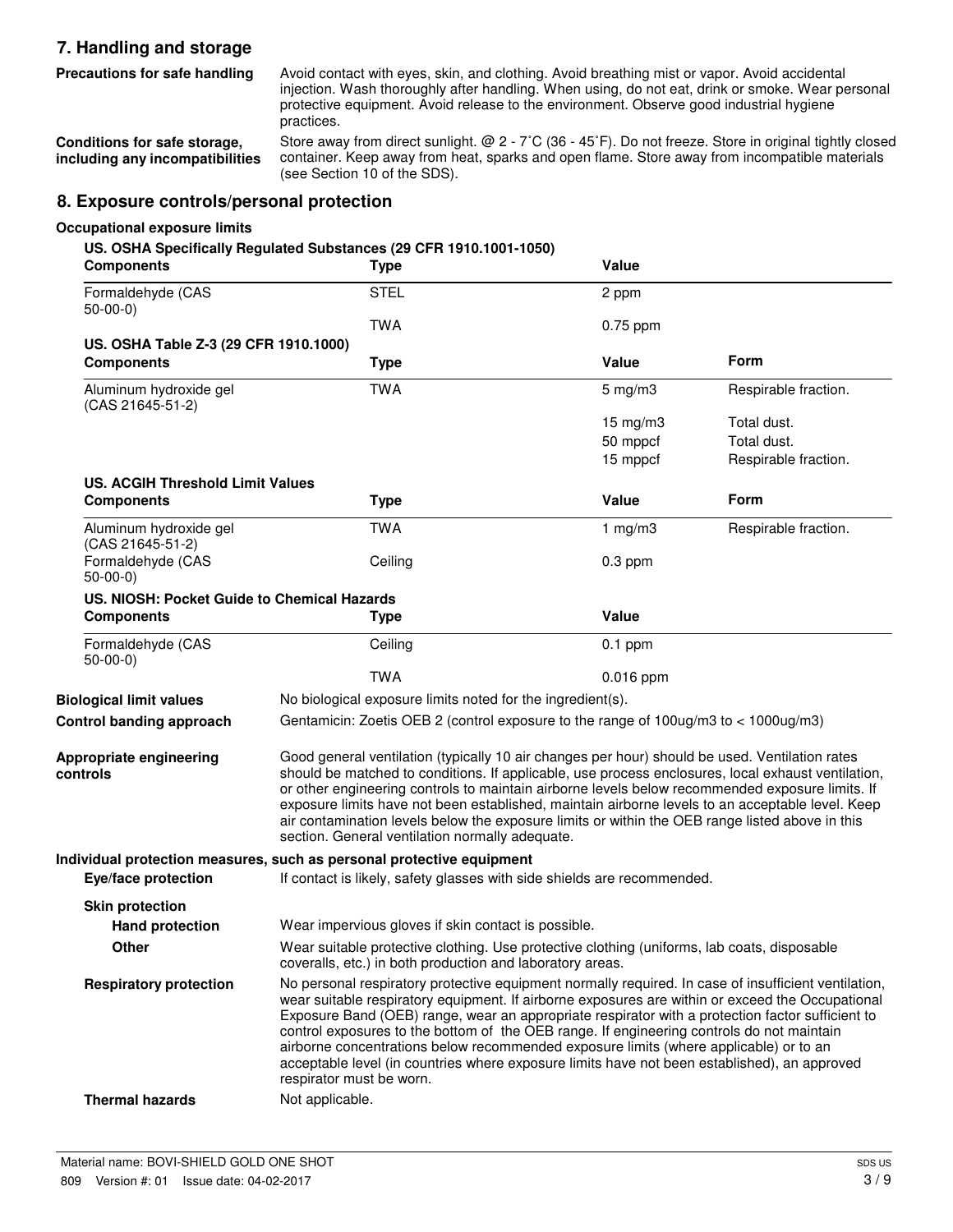|                | General hygiene |
|----------------|-----------------|
| considerations |                 |

Always observe good personal hygiene measures, such as washing after handling the material and before eating, drinking, and/or smoking. Routinely wash work clothing and protective equipment to remove contaminants.

## **9. Physical and chemical properties**

| Appearance                                        | Freeze-dried preparation plus sterile diluent                                                                                                                               |
|---------------------------------------------------|-----------------------------------------------------------------------------------------------------------------------------------------------------------------------------|
| <b>Physical state</b>                             | Solid, Liquid.                                                                                                                                                              |
| <b>Form</b>                                       | Solid. Liquid.                                                                                                                                                              |
| Color                                             | Not available.                                                                                                                                                              |
| Odor                                              | Not available.                                                                                                                                                              |
| <b>Odor threshold</b>                             | Not available.                                                                                                                                                              |
| pH                                                | $6 - 8$                                                                                                                                                                     |
| <b>Melting point/freezing point</b>               | Not available.                                                                                                                                                              |
| Initial boiling point and boiling                 | > 212 °F (> 100 °C)                                                                                                                                                         |
| range                                             |                                                                                                                                                                             |
| <b>Flash point</b>                                | Not available.                                                                                                                                                              |
| <b>Evaporation rate</b>                           | Not available.                                                                                                                                                              |
| Flammability (solid, gas)                         | Not available.                                                                                                                                                              |
| Upper/lower flammability or explosive limits      |                                                                                                                                                                             |
| <b>Flammability limit - lower</b><br>(%)          | Not available.                                                                                                                                                              |
| <b>Flammability limit - upper</b><br>$(\%)$       | Not available.                                                                                                                                                              |
| Explosive limit - lower (%)                       | Not available.                                                                                                                                                              |
| Explosive limit - upper (%)                       | Not available.                                                                                                                                                              |
| Vapor pressure                                    | Not available.                                                                                                                                                              |
| <b>Vapor density</b>                              | Not available.                                                                                                                                                              |
| <b>Relative density</b>                           | Not available.                                                                                                                                                              |
| Solubility(ies)                                   |                                                                                                                                                                             |
| Solubility (water)                                | 100 %                                                                                                                                                                       |
| <b>Partition coefficient</b><br>(n-octanol/water) | Not available.                                                                                                                                                              |
| Auto-ignition temperature                         | Not available.                                                                                                                                                              |
| <b>Decomposition temperature</b>                  | Not available.                                                                                                                                                              |
| <b>Viscosity</b>                                  | Not available.                                                                                                                                                              |
| <b>Other information</b>                          |                                                                                                                                                                             |
| <b>Explosive properties</b>                       | Not explosive.                                                                                                                                                              |
| <b>Oxidizing properties</b>                       | Not oxidizing.                                                                                                                                                              |
| <b>Specific gravity</b>                           | $0.8 - 1.2$                                                                                                                                                                 |
| 10. Stability and reactivity                      |                                                                                                                                                                             |
| Reactivity                                        | The product is stable and non-reactive under normal conditions of use, storage and transport.                                                                               |
| <b>Chemical stability</b>                         | Material is stable under normal conditions.                                                                                                                                 |
| <b>Possibility of hazardous</b><br>reactions      | No dangerous reaction known under conditions of normal use.                                                                                                                 |
| <b>Conditions to avoid</b>                        | Contact with incompatible materials. Sunlight. High temperatures. Store at 2-7°C. Prolonged<br>exposure to higher temperatures may adversely affect potency. Do not freeze. |
| Incompatible materials                            | Strong oxidizing agents. This material can be denatured or inactivated by a variety of organic<br>solvents, salts or heavy metals.                                          |
| <b>Hazardous decomposition</b><br>products        | No hazardous decomposition products are known.                                                                                                                              |
|                                                   |                                                                                                                                                                             |

# **11. Toxicological information**

## **Information on likely routes of exposure**

**Inhalation** No adverse effects due to inhalation are expected.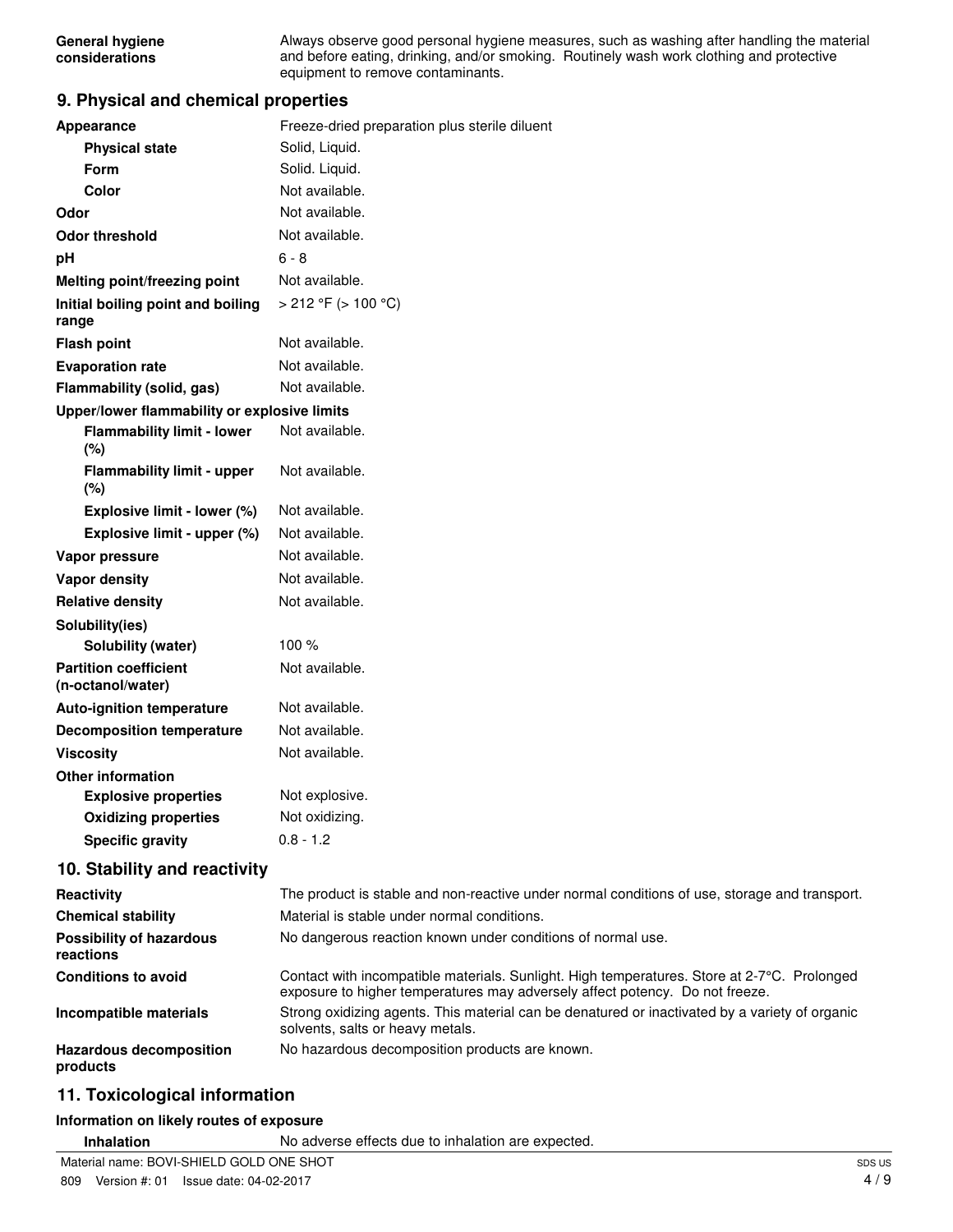| <b>Skin contact</b><br>Formaldehyde                                                | Prolonged skin contact may cause temporary irritation.<br>Species: Rabbit |                                                                                                                                                                                                                                                                                                                                                                                                                                                                                                                                                            |                                                                                               |  |
|------------------------------------------------------------------------------------|---------------------------------------------------------------------------|------------------------------------------------------------------------------------------------------------------------------------------------------------------------------------------------------------------------------------------------------------------------------------------------------------------------------------------------------------------------------------------------------------------------------------------------------------------------------------------------------------------------------------------------------------|-----------------------------------------------------------------------------------------------|--|
|                                                                                    |                                                                           | Severity: Moderate Severe                                                                                                                                                                                                                                                                                                                                                                                                                                                                                                                                  |                                                                                               |  |
| Eye contact                                                                        |                                                                           | Direct contact with eyes may cause temporary irritation.                                                                                                                                                                                                                                                                                                                                                                                                                                                                                                   |                                                                                               |  |
| Gentamicin                                                                         |                                                                           | Species: Rabbit<br>Severity: Non-irritating                                                                                                                                                                                                                                                                                                                                                                                                                                                                                                                |                                                                                               |  |
| Formaldehyde                                                                       |                                                                           | Species: Rabbit<br>Severity: Severe                                                                                                                                                                                                                                                                                                                                                                                                                                                                                                                        |                                                                                               |  |
| Ingestion                                                                          | Expected to be a low ingestion hazard.                                    |                                                                                                                                                                                                                                                                                                                                                                                                                                                                                                                                                            |                                                                                               |  |
| Symptoms related to the<br>physical, chemical and<br>toxicological characteristics |                                                                           | Direct contact with eyes may cause temporary irritation. Exposure may cause temporary irritation,<br>redness, or discomfort. In the event of accidental injection, an allergic reaction may occur. Signs<br>and symptoms might include skin rash, itching, redness or swelling. Respiratory reactions may be<br>characterized by rhinitis, sneezing, scratchy throat, oral mucosal edema, laryngeal mucosal<br>edema, coughing, shortness of breath, wheezing, and chest pain. Asthma like reactions occur<br>with acute exposures in sensitized patients. |                                                                                               |  |
| Information on toxicological effects                                               |                                                                           |                                                                                                                                                                                                                                                                                                                                                                                                                                                                                                                                                            |                                                                                               |  |
| <b>Acute toxicity</b>                                                              |                                                                           |                                                                                                                                                                                                                                                                                                                                                                                                                                                                                                                                                            | Expected to be a low hazard for usual industrial or commercial handling by trained personnel. |  |
| <b>Components</b>                                                                  | <b>Species</b>                                                            |                                                                                                                                                                                                                                                                                                                                                                                                                                                                                                                                                            | <b>Test Results</b>                                                                           |  |
| Aluminum hydroxide gel (CAS 21645-51-2)                                            |                                                                           |                                                                                                                                                                                                                                                                                                                                                                                                                                                                                                                                                            |                                                                                               |  |
| <b>Acute</b>                                                                       |                                                                           |                                                                                                                                                                                                                                                                                                                                                                                                                                                                                                                                                            |                                                                                               |  |
| <b>Other</b><br>LD50                                                               | Rat                                                                       |                                                                                                                                                                                                                                                                                                                                                                                                                                                                                                                                                            | 150 mg/kg                                                                                     |  |
| Formaldehyde (CAS 50-00-0)                                                         |                                                                           |                                                                                                                                                                                                                                                                                                                                                                                                                                                                                                                                                            |                                                                                               |  |
| <u>Acute</u>                                                                       |                                                                           |                                                                                                                                                                                                                                                                                                                                                                                                                                                                                                                                                            |                                                                                               |  |
| <b>Inhalation</b>                                                                  |                                                                           |                                                                                                                                                                                                                                                                                                                                                                                                                                                                                                                                                            |                                                                                               |  |
| LC50                                                                               | Rat                                                                       |                                                                                                                                                                                                                                                                                                                                                                                                                                                                                                                                                            | $0.48$ mg/l, 4 Hours                                                                          |  |
| Oral                                                                               |                                                                           |                                                                                                                                                                                                                                                                                                                                                                                                                                                                                                                                                            |                                                                                               |  |
| LD50                                                                               | Rat                                                                       |                                                                                                                                                                                                                                                                                                                                                                                                                                                                                                                                                            | 800 mg/kg                                                                                     |  |
|                                                                                    |                                                                           |                                                                                                                                                                                                                                                                                                                                                                                                                                                                                                                                                            | 100 mg/kg                                                                                     |  |
| <b>Chronic</b>                                                                     |                                                                           |                                                                                                                                                                                                                                                                                                                                                                                                                                                                                                                                                            |                                                                                               |  |
| <b>Inhalation</b>                                                                  |                                                                           |                                                                                                                                                                                                                                                                                                                                                                                                                                                                                                                                                            |                                                                                               |  |
| LOAEL                                                                              | Mouse                                                                     |                                                                                                                                                                                                                                                                                                                                                                                                                                                                                                                                                            | 15 ppm, 2 years Tumors                                                                        |  |
|                                                                                    | Rat                                                                       |                                                                                                                                                                                                                                                                                                                                                                                                                                                                                                                                                            | 15 ppm, 9 days Respiratory system                                                             |  |
|                                                                                    |                                                                           |                                                                                                                                                                                                                                                                                                                                                                                                                                                                                                                                                            | 6 ppm, 2 years Tumors                                                                         |  |
| Gentamicin (CAS 1403-66-3)                                                         |                                                                           |                                                                                                                                                                                                                                                                                                                                                                                                                                                                                                                                                            |                                                                                               |  |
| <b>Acute</b>                                                                       |                                                                           |                                                                                                                                                                                                                                                                                                                                                                                                                                                                                                                                                            |                                                                                               |  |
| Intramuscular                                                                      |                                                                           |                                                                                                                                                                                                                                                                                                                                                                                                                                                                                                                                                            |                                                                                               |  |
| LD50                                                                               | Mouse                                                                     |                                                                                                                                                                                                                                                                                                                                                                                                                                                                                                                                                            | 167 mg/kg                                                                                     |  |
|                                                                                    | Rat                                                                       |                                                                                                                                                                                                                                                                                                                                                                                                                                                                                                                                                            | 463 mg/kg                                                                                     |  |
| Oral                                                                               |                                                                           |                                                                                                                                                                                                                                                                                                                                                                                                                                                                                                                                                            |                                                                                               |  |
| LD50                                                                               | Rat                                                                       |                                                                                                                                                                                                                                                                                                                                                                                                                                                                                                                                                            | 6600 mg/kg                                                                                    |  |
| <b>Subcutaneous</b>                                                                |                                                                           |                                                                                                                                                                                                                                                                                                                                                                                                                                                                                                                                                            |                                                                                               |  |
| LD50                                                                               | Rat                                                                       |                                                                                                                                                                                                                                                                                                                                                                                                                                                                                                                                                            | 710 mg/kg                                                                                     |  |
| <b>Skin corrosion/irritation</b>                                                   |                                                                           | Prolonged skin contact may cause temporary irritation.                                                                                                                                                                                                                                                                                                                                                                                                                                                                                                     |                                                                                               |  |
| Serious eye damage/eye<br>irritation                                               |                                                                           | Direct contact with eyes may cause temporary irritation.                                                                                                                                                                                                                                                                                                                                                                                                                                                                                                   |                                                                                               |  |
| <b>Eye Contact</b><br>Gentamicin                                                   |                                                                           | Species: Rabbit                                                                                                                                                                                                                                                                                                                                                                                                                                                                                                                                            |                                                                                               |  |

Severity: Non-irritating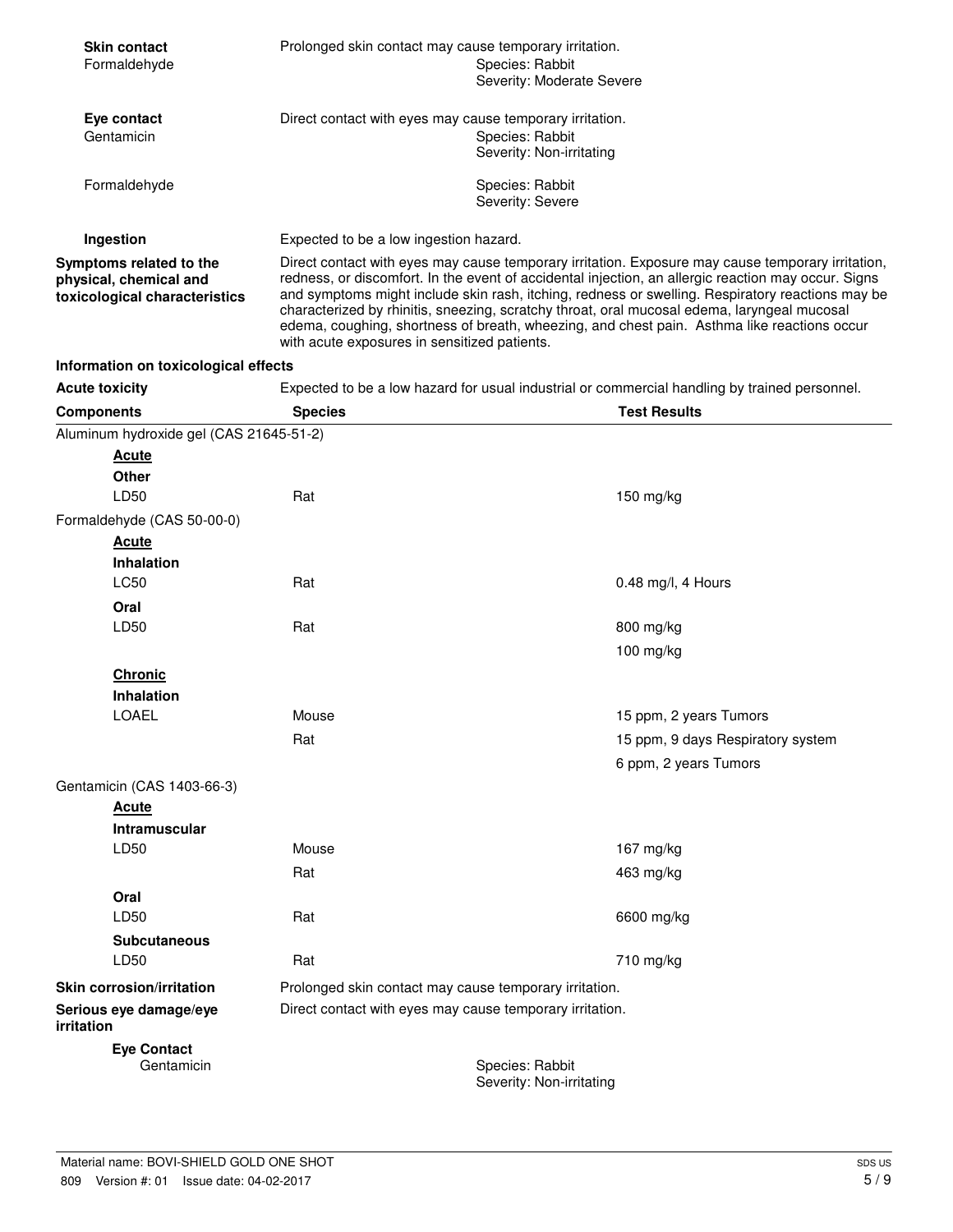| <b>Eye Contact</b><br>Formaldehyde                     |                                                                | Species: Rabbit<br>Severity: Severe                                                                                         |
|--------------------------------------------------------|----------------------------------------------------------------|-----------------------------------------------------------------------------------------------------------------------------|
| Respiratory or skin sensitization                      |                                                                |                                                                                                                             |
| <b>ACGIH sensitization</b>                             |                                                                |                                                                                                                             |
| FORMALDEHYDE (CAS 50-00-0)                             |                                                                | Dermal sensitization<br>Respiratory sensitization                                                                           |
| <b>Respiratory sensitization</b>                       | Not a respiratory sensitizer.                                  |                                                                                                                             |
| <b>Skin sensitization</b>                              | This product is not expected to cause skin sensitization.      | This product contains formaldehyde and merthiolate which are considered to be skin sensitizers.                             |
| Germ cell mutagenicity                                 | mutagenic or genotoxic.                                        | No data available to indicate product or any components present at greater than 0.1% are                                    |
| <b>Mutagenicity</b><br>Formaldehyde                    |                                                                | In Vitro Bacterial Mutagenicity (Ames)<br><b>Result: Positive</b><br>Species: Bacteria                                      |
|                                                        |                                                                | In Vitro Chromosome Aberration<br><b>Result: Positive</b><br>Species: Rodent                                                |
|                                                        |                                                                | In Vitro Sister Chromatid Exchange<br><b>Result: Positive</b><br>Species: Rodent                                            |
|                                                        |                                                                | In Vivo Chromosome Aberration<br><b>Result: Positive</b><br>Species: Not specified                                          |
| Carcinogenicity                                        | carcinogens are present at greater than 0.1%.                  | This product is not considered to be a carcinogen by IARC, ACGIH, NTP, or OSHA. No known                                    |
| IARC Monographs. Overall Evaluation of Carcinogenicity |                                                                |                                                                                                                             |
| Formaldehyde (CAS 50-00-0)                             | OSHA Specifically Regulated Substances (29 CFR 1910.1001-1050) | 1 Carcinogenic to humans.                                                                                                   |
| Formaldehyde (CAS 50-00-0)                             | US. National Toxicology Program (NTP) Report on Carcinogens    | Cancer                                                                                                                      |
| Formaldehyde (CAS 50-00-0)                             |                                                                | Known To Be Human Carcinogen.                                                                                               |
| <b>Reproductive toxicity</b>                           |                                                                | This product is not expected to cause reproductive or developmental effects.                                                |
| <b>Developmental effects</b><br>Formaldehyde           |                                                                | 185 mg/kg/day Embryo / Fetal Development, Not teratogenic<br>Maternal toxicity<br>Species: Mouse<br>Organ: Oral             |
|                                                        |                                                                | 40 ppm Embryo / Fetal Development, Not Teratogenic<br><b>Maternal Toxicity</b><br>Species: Rat<br>Organ: Inhalation         |
| Gentamicin                                             |                                                                | 75 mg/kg/day Embryo / Fetal Development, Developmental<br>toxicity<br>Result: LOAEL<br>Species: Rat<br>Organ: Intramuscular |
| Specific target organ toxicity -<br>single exposure    | Not classified.                                                |                                                                                                                             |
| Specific target organ toxicity -<br>repeated exposure  | Not classified.                                                |                                                                                                                             |
| <b>Aspiration hazard</b>                               | Not an aspiration hazard.                                      |                                                                                                                             |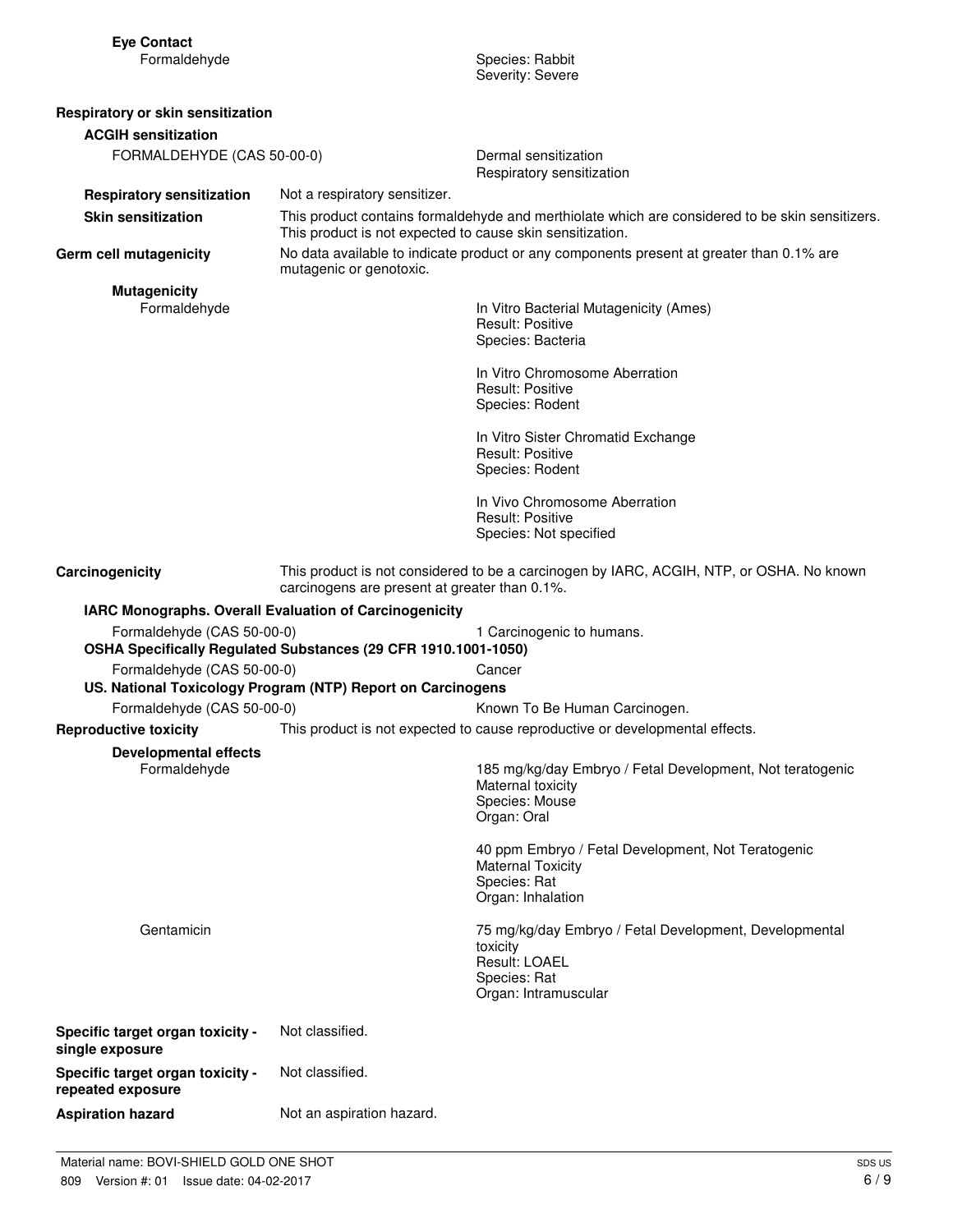**Further information** Allergic reactions are possible. The antigens included in this product are non-infectious. All have been prepared from modified or inactivated preparations of microorganisms.

## **12. Ecological information**

**Ecotoxicity**

The product is not classified as environmentally hazardous. However, this does not exclude the possibility that large or frequent spills can have a harmful or damaging effect on the environment. Avoid release to the environment.

| <b>Components</b>                |                                                                                                                                                                                            | <b>Species</b>                                             | <b>Test Results</b>            |  |
|----------------------------------|--------------------------------------------------------------------------------------------------------------------------------------------------------------------------------------------|------------------------------------------------------------|--------------------------------|--|
| Formaldehyde (CAS 50-00-0)       |                                                                                                                                                                                            |                                                            |                                |  |
| <b>Aquatic</b>                   |                                                                                                                                                                                            |                                                            |                                |  |
| Crustacea                        | EC50                                                                                                                                                                                       | Water flea (Daphnia pulex)                                 | 4.3 - 7.8 mg/l, 48 hours       |  |
| Fish                             | LC50                                                                                                                                                                                       | Striped bass (Morone saxatilis)                            | 10.302 - 16.743 mg/l, 96 hours |  |
| Persistence and degradability    |                                                                                                                                                                                            | No data is available on the degradability of this product. |                                |  |
| <b>Bioaccumulative potential</b> |                                                                                                                                                                                            | No data available.                                         |                                |  |
| Mobility in soil                 | No data available.                                                                                                                                                                         |                                                            |                                |  |
| Other adverse effects            | No other adverse environmental effects (e.g. ozone depletion, photochemical ozone creation<br>potential, endocrine disruption, global warming potential) are expected from this component. |                                                            |                                |  |

## **13. Disposal considerations**

| <b>Disposal instructions</b>             | Avoid release to the environment. Do not discharge into drains, water courses or onto the ground.<br>Do not contaminate ponds, waterways or ditches with chemical or used container. Considering the<br>relevant known environmental and human health hazards of the material, review and implement<br>appropriate technical and procedural waste water and waste disposal measures to prevent<br>occupational exposure and environmental release. It is recommended that waste minimization be<br>practiced. The best available technology should be utilized to prevent environmental releases.<br>This may include destructive techniques for waste and wastewater. Dispose of contents/container<br>in accordance with local/regional/national/international regulations. |
|------------------------------------------|-------------------------------------------------------------------------------------------------------------------------------------------------------------------------------------------------------------------------------------------------------------------------------------------------------------------------------------------------------------------------------------------------------------------------------------------------------------------------------------------------------------------------------------------------------------------------------------------------------------------------------------------------------------------------------------------------------------------------------------------------------------------------------|
| Local disposal regulations               | Dispose in accordance with all applicable regulations.                                                                                                                                                                                                                                                                                                                                                                                                                                                                                                                                                                                                                                                                                                                        |
| Hazardous waste code                     | None known.                                                                                                                                                                                                                                                                                                                                                                                                                                                                                                                                                                                                                                                                                                                                                                   |
| Waste from residues / unused<br>products | Dispose of in accordance with local regulations. Empty containers or liners may retain some<br>product residues. This material and its container must be disposed of in a safe manner (see:<br>Disposal instructions).                                                                                                                                                                                                                                                                                                                                                                                                                                                                                                                                                        |
| <b>Contaminated packaging</b>            | Since emptied containers may retain product residue, follow label warnings even after container is<br>emptied.                                                                                                                                                                                                                                                                                                                                                                                                                                                                                                                                                                                                                                                                |

## **14. Transport information**

### **DOT**

Not regulated as dangerous goods.

#### **IATA**

Not regulated as dangerous goods.

#### **IMDG**

Not regulated as dangerous goods.

**Transport in bulk according to** Not established. **Annex II of MARPOL 73/78 and the IBC Code**

## **15. Regulatory information**

This product is not known to be a "Hazardous Chemical" as defined by the OSHA Hazard Communication Standard, 29 CFR 1910.1200. **US federal regulations**

| TSCA Section 12(b) Export Notification (40 CFR 707, Subpt. D)<br>Not regulated. |                           |  |
|---------------------------------------------------------------------------------|---------------------------|--|
| <b>CERCLA Hazardous Substance List (40 CFR 302.4)</b>                           |                           |  |
| Formaldehyde (CAS 50-00-0)                                                      | Listed.                   |  |
| <b>SARA 304 Emergency release notification</b>                                  |                           |  |
| Formaldehyde (CAS 50-00-0)                                                      | 100 LBS                   |  |
| OSHA Specifically Regulated Substances (29 CFR 1910.1001-1050)                  |                           |  |
| Formaldehyde (CAS 50-00-0)                                                      | Cancer                    |  |
|                                                                                 | Skin sensitization        |  |
|                                                                                 | Respiratory sensitization |  |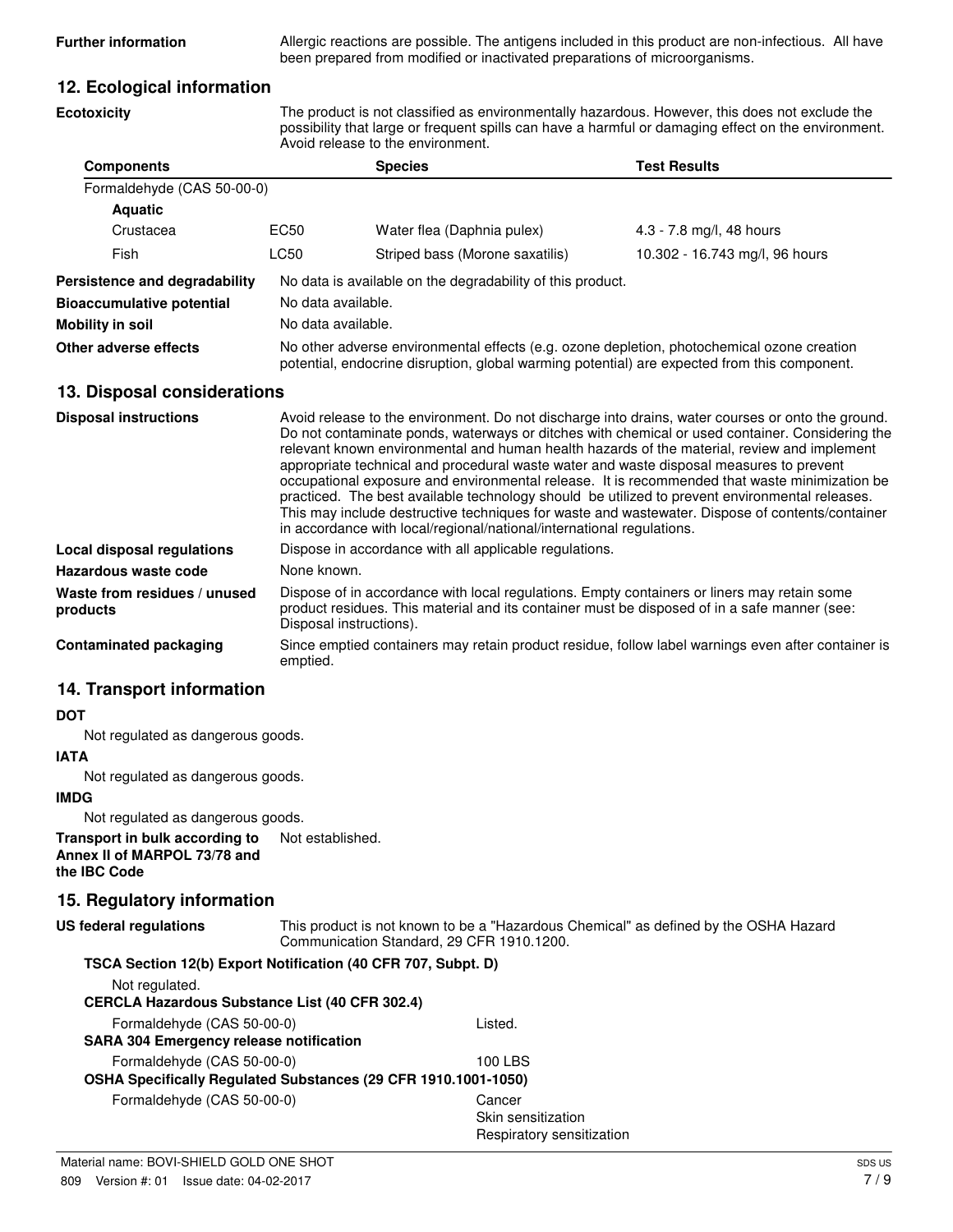Eye irritation Skin irritation respiratory tract irritation Acute toxicity Flammability

#### **Superfund Amendments and Reauthorization Act of 1986 (SARA)**

| <b>Hazard categories</b>               | Immediate Hazard - No<br>Delayed Hazard - No |
|----------------------------------------|----------------------------------------------|
|                                        | Fire Hazard - No                             |
|                                        | Pressure Hazard - No                         |
|                                        | Reactivity Hazard - No                       |
| SARA 302 Extremely hazardous substance |                                              |

#### **SARA 302 Extremely hazardous substance**

| <b>Chemical name</b>                                                                                                                                                                   | <b>CAS number</b> | Reportable<br>quantity<br>(pounds)                                        | <b>Threshold</b><br>planning quantity<br>(pounds)         | <b>Threshold</b><br>planning quantity,<br>lower value<br>(pounds)                                                | <b>Threshold</b><br>planning quantity,<br>upper value<br>(pounds) |
|----------------------------------------------------------------------------------------------------------------------------------------------------------------------------------------|-------------------|---------------------------------------------------------------------------|-----------------------------------------------------------|------------------------------------------------------------------------------------------------------------------|-------------------------------------------------------------------|
| Formaldehyde                                                                                                                                                                           | $50 - 00 - 0$     | 100                                                                       | 500                                                       |                                                                                                                  |                                                                   |
| SARA 311/312 Hazardous<br>chemical                                                                                                                                                     | No                |                                                                           |                                                           |                                                                                                                  |                                                                   |
| SARA 313 (TRI reporting)<br>Not regulated.                                                                                                                                             |                   |                                                                           |                                                           |                                                                                                                  |                                                                   |
| Other federal regulations                                                                                                                                                              |                   |                                                                           |                                                           |                                                                                                                  |                                                                   |
| Clean Air Act (CAA) Section 112 Hazardous Air Pollutants (HAPs) List<br>Formaldehyde (CAS 50-00-0)<br>Clean Air Act (CAA) Section 112(r) Accidental Release Prevention (40 CFR 68.130) |                   |                                                                           |                                                           |                                                                                                                  |                                                                   |
| Formaldehyde (CAS 50-00-0)                                                                                                                                                             |                   |                                                                           |                                                           |                                                                                                                  |                                                                   |
| <b>Safe Drinking Water Act</b><br>(SDWA)                                                                                                                                               | Not regulated.    |                                                                           |                                                           |                                                                                                                  |                                                                   |
| US state regulations                                                                                                                                                                   |                   |                                                                           |                                                           | WARNING: This product contains a chemical known to the State of California to cause cancer.                      |                                                                   |
| Formaldehyde (CAS 50-00-0)<br>subd. $(a)$<br>Formaldehyde (CAS 50-00-0)<br><b>International Inventories</b>                                                                            |                   |                                                                           | Listed: January 1, 1988                                   | US. California. Candidate Chemicals List. Safer Consumer Products Regulations (Cal. Code Regs, tit. 22, 69502.3, |                                                                   |
| Country(s) or region                                                                                                                                                                   |                   |                                                                           |                                                           |                                                                                                                  | On inventory (yes/no)*                                            |
| Australia                                                                                                                                                                              |                   | Inventory name<br>Australian Inventory of Chemical Substances (AICS)      |                                                           |                                                                                                                  | No.                                                               |
| Canada                                                                                                                                                                                 |                   | Domestic Substances List (DSL)                                            |                                                           |                                                                                                                  | No                                                                |
| Canada                                                                                                                                                                                 |                   | Non-Domestic Substances List (NDSL)                                       |                                                           |                                                                                                                  | No                                                                |
| China                                                                                                                                                                                  |                   | Inventory of Existing Chemical Substances in China (IECSC)                |                                                           |                                                                                                                  | No.                                                               |
| Europe                                                                                                                                                                                 |                   | European Inventory of Existing Commercial Chemical<br>Substances (EINECS) |                                                           |                                                                                                                  | No                                                                |
| Europe                                                                                                                                                                                 |                   |                                                                           | European List of Notified Chemical Substances (ELINCS)    |                                                                                                                  | No                                                                |
| Japan                                                                                                                                                                                  |                   | Inventory of Existing and New Chemical Substances (ENCS)                  |                                                           |                                                                                                                  | No                                                                |
| Korea                                                                                                                                                                                  |                   | Existing Chemicals List (ECL)                                             |                                                           |                                                                                                                  | No                                                                |
| New Zealand                                                                                                                                                                            |                   | New Zealand Inventory                                                     |                                                           |                                                                                                                  | No                                                                |
| Philippines                                                                                                                                                                            | (PICCS)           |                                                                           | Philippine Inventory of Chemicals and Chemical Substances |                                                                                                                  | No                                                                |
| United States & Puerto Rico<br>*A "Yes" indicates that all components of this product comply with the inventory requirements administered by the governing country(s)                  |                   |                                                                           | Toxic Substances Control Act (TSCA) Inventory             |                                                                                                                  | No                                                                |

A "No" indicates that one or more components of the product are not listed or exempt from listing on the inventory administered by the governing country(s).

# **16. Other information, including date of preparation or last revision**

| <b>Issue date</b> | 04-02-2017 |
|-------------------|------------|
| <b>Version #</b>  | 01         |